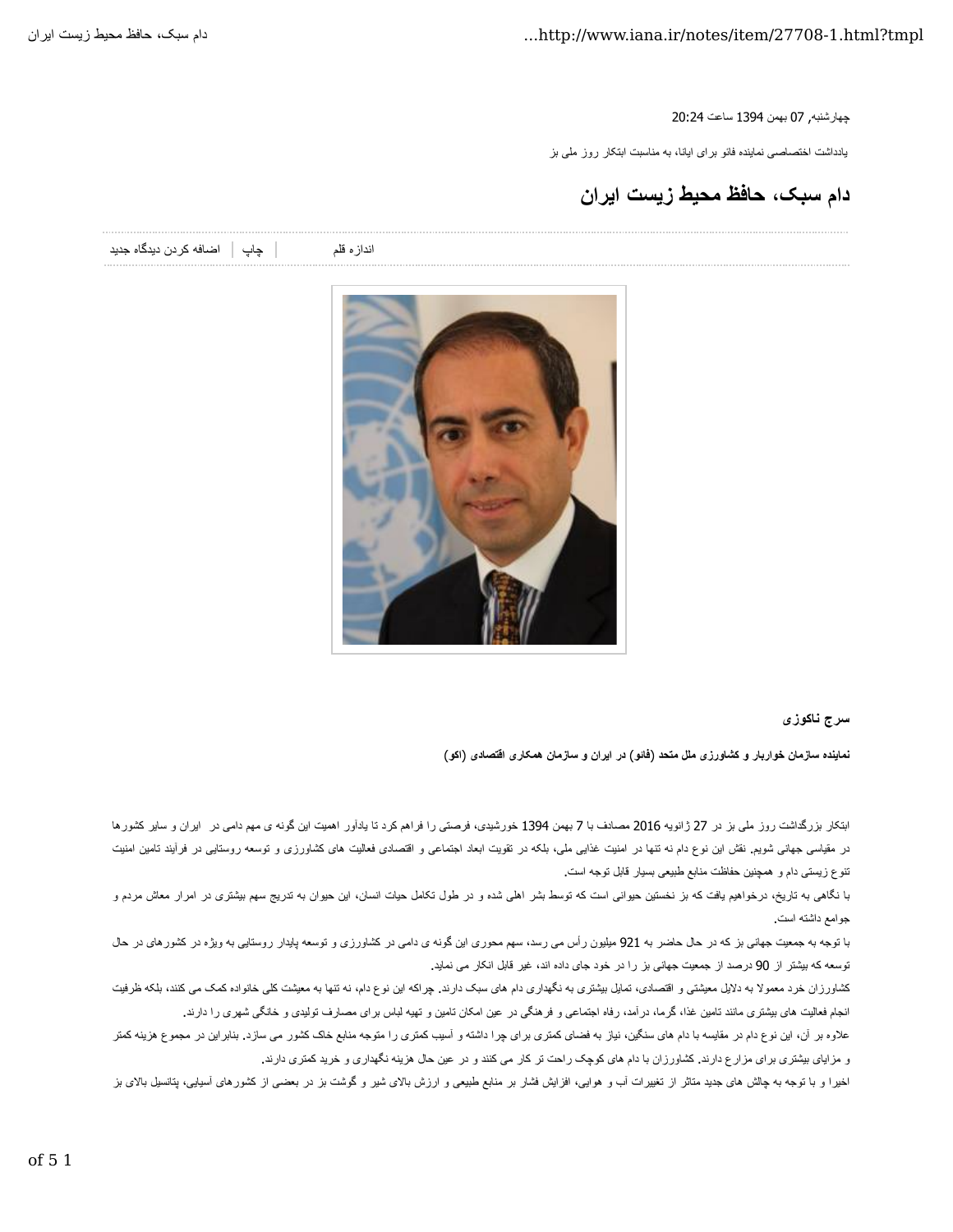در سازگاری با شرايط های محيطی و کيفيت پايين منابع غذايی، به طور روز افزونی مورد توجه و تقدير قرار گرفته است.

براساس سالنامه آماری سازمان خواربار و کشاورزی ملل متحد (فائو) در سال 2014، کشورهای منطقه خاور نزدیک و شمال آفریقا کشتی افراورش فوقر فرآورده های دامی جهان را در ميان مناطق نحت پوشش فائو داشته اند.

در حالی که جمهوری اسلامی ايران، با توليد بيش از 800 هزار تن گوشت قرمز، بزرگ ترين توليد کننده اين محصول در منفسل می رود. ايران به عنوان دارنده تعداد دام، سومين توليد کننده بزرگ فرآورده های ناشی از نگهداری گوسفند و بز در منطقه است.

اذا با اعمال سياست های درست که از نوآوری ها، سرمايه گذاری ها و اقدامات مستوانيم مشکلات و بيماری های چالش برانگيز مقابله کنيم. به عنوان مثال، درباره تغييرات آب و هوايی، تحقيقات فائو در سهم دام در تغييرات آب و هوايی نشان در مواسطه علی موسله که مع است که مع است و تعديل آثار منفی تغييرات آب و هوايی است.

بزها می توانند بيشتر از آنچه که ما تصور می کنيم، در اين راه ما را باری که 90 هرصد از اين گونه جانوری در مناطق خشک پرورش می يابند و نگهداری می شوند، می توانند به عنوان يک منبع با ارزش و دست نخورده برای مبارزه هر چه بيشتر با تغييرات آب و هوايی در آينده تلقی شوند.



برای نمونه، بز شيرده عنني، يکي از مهم ترين گونه های دامی در جنوب ايران است که با وجود دمای بالا، رطوبت مراتم مراسب، به خوبی با محيط خود سازگار است و محصول مناسبی برای صادرات به شمار می آيد. به همين ترتيب، در استان يزد که يکی از خشک ترين مناطق بخش مرکزی ايران به شمار می آيد و بارش سالانه آن به کمتر از 100 ميلی متر می رسد، گونه های محلی و نادر بز ايرانی مانند ندوشن و رباطی، با شرايط محيط زيستی و آب و هوايی استان سازگاری بسيار مناسبی دارند و در عين حال دارای شير مغذی و يشم با کيفيت هستند

علاوه بر اين، بزها به نليل توانايی بالايی که در تبديل علوفه و باقی مانده ماند مانگه به گوشت و شوندار شو توسعه و در است توسعه محسوب می شوند. فرآورده ها و محصولاتی که از گوسفند و بز در کشورهای در حال توسعه به دست می آید، گواهی است بر اهمیت **از در انت و در اش**ع کوسفند، 54 **درصد از شیر گوسفن**د، 93 درصد از گوشت بز و 73 درصد از شیر بز مورد نیاز در جهان، در کشورهای در حال توسعه تولید می شود.

نعهد سازمان خواربار و کشاورزی ملل متحد (فائو) به منظور بهبود و توسعه پایدار دامداری باعث شده است انتااین سازمان سازمان میشه معاملی را در دستورهای کار جهانی خود برای تحقق دامداری پايدار قرار دهد. بر اين اساس، مشارکت جهانی همه جانبه ای از مود شعوه های دامداری برای استفاده کارآمدتر از منابع طبيعی است، هم اکنون در اولويت جوامع بين المللی قرار گرفته است.

بنابراين هنف نهايی اين مشارکت، کاهش فقر و حفاظت از سلامت عموم در جوامع مختلف است. همچنين فائو به صورت فعال در مشارکت ارزيابی و اجرای دامداری زيست محيطی (LEAP) همکاری می کند. اين مشارکت تلاش می کند با ايجاد معيار های مشترک، عملکرد زيست محيطی را بر زنجيره تامين دام اندازه گيری و تبيين نمايد.

فائو با كاهش اثرات زيست محيطی و استفاده از منابع، تلاش كرده است كماست دامداری را تقويت و توسعه پايدار اين بخش را به منظور كمك به امنيت غذايی، تسهيل نمايد.

از آنجايی که منابع طبيعی آب و خاک که برای حفظ و پويايی بخش کشاورزی و دامداری، منابعی ضروری محسوب می شوند، در حال تغیيرات آب و هوايی و فرسايش زمين در معرض خطرات جدی تری قرار می گيرند، لذا بايد اقدامات لازم برای مقابله اين تهديدها در دستور كار قرار گيرد.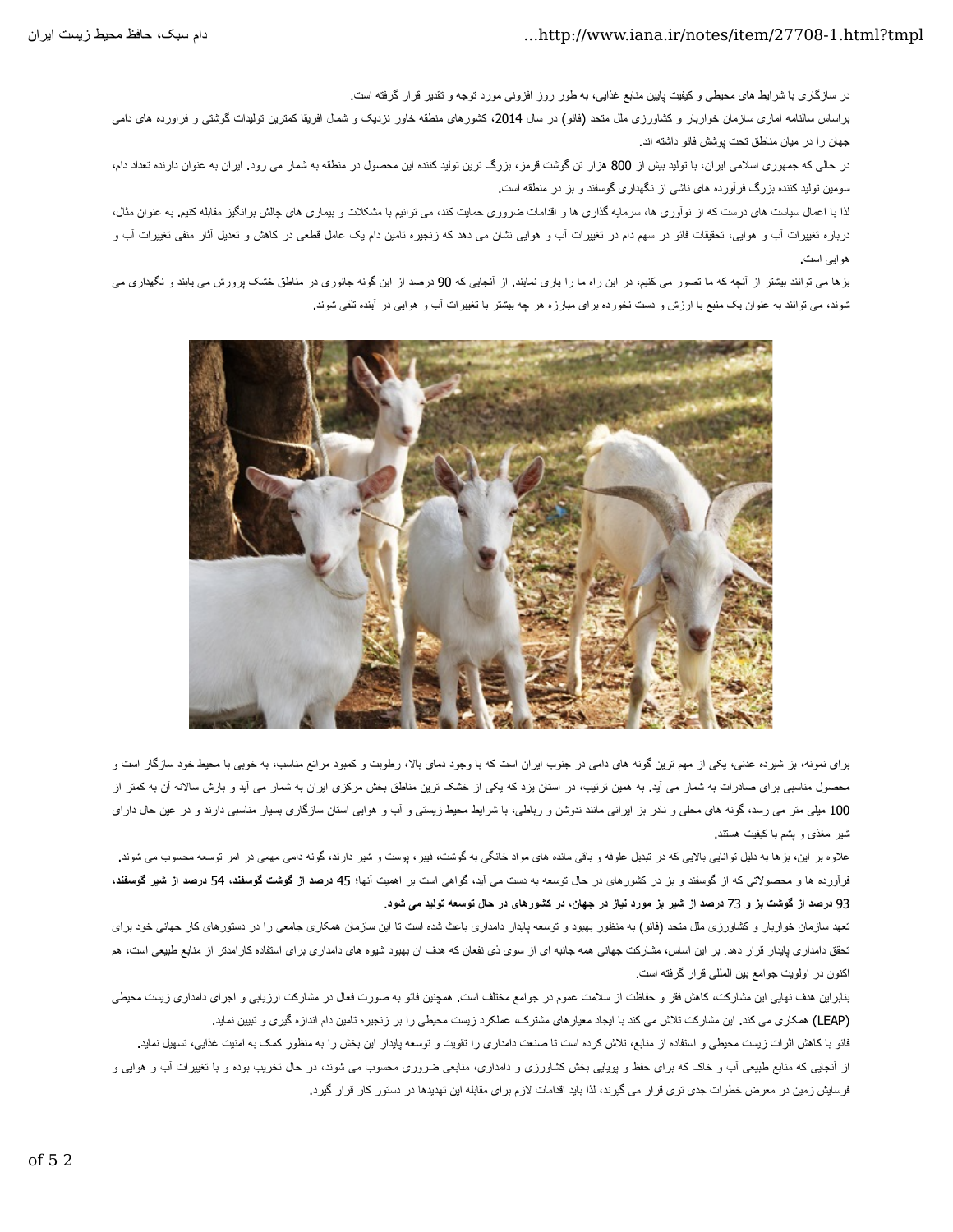## ايرانزيستمحيط دام،حافظسبک ...http://www.iana.ir/notes/item/27708-1.html?tmpl

به منظور افزايش فعاليت دام هايی مانند گوسفند و بز در ايران، فافزه معالي تحقيقات و توسعه، ظرفيت سازی، مشاوره در خصوص سياست گذاری ها، انتقال فن أوری و يشتيبانی فنی است. با ارتقای همکاری ها به سطحی مناسب، می توانيم از بهره وری پايدار، ثبات در اکوسيستم های مختلف و از توليد دام مورد نياز اطمينان حاصل کنيم. علاوه بر اين، به دليل آنکه دامداری رابطه نزديکی با زندگی اجتماعی وقتير میشونپن کشاورز فقير دارد، لذا حفاظت از دام های سبک مانند بز، می تواند نقش مهمی در کشاورزی بایدار و ثبات اقتصادی داشته باشد /

## مطالب مر تبط:

**آغاز توسعه پرورش بز صنعتی در کشور**/ **راهاندازی نخستين واحد** 1000 **رأسی پرورش بز در کشور ظرفيتهای ويژه اقتصادی بزهای سانن در راه است**/ **سازگاری شير بزهای سانن با ذائقه انسانی**

## Small Ruminants Safeguard Iran's Environment

Serge R. Nakouzi The FAO Representative to Iran and to ECO

Commemoration of the National Goat Day on 27 January has provided us with an opportunity to reflect upon the importance of the role that goats play as a small ruminant species,here in the Islamic Republic of Iran as in other countries globally, not only in terms of a nation's food security, but also in enhancingthe socio-economic dimensions of the agricultural and rural sectors, securing livestock biodiversity as well as safeguarding natural resources

If we were to glance back into history, the goatwas the first animal to be domesticated by mankind. Throughout our evolution, goats have contributed towards the subsistence of people and communities. With the current global goat population standing at 921 million, the pivotal contribution made by goats continues to be firmly evident, notably in developing countries where over 90 percent of this population is found. It is often the small-scale farmers that keep small ruminants for both subsistence and economic reasons. Small ruminants not only contribute to improving household livelihoods but they also have the capacity to do much more, such as providing food, heat, income, socio-cultural wealth and clothing to peri-urban as well as increasingly urban households

Requiring less space to graze than larger animals and with a lighter adverse impact on soils, the cost-benefits of these smaller ruminants compared to their larger species are quite distinctive. Easier to work with and cheaper to purchase and maintain, goats are also being increasingly appreciated as a result of their high adaptability to a wide array of environmental conditions. The emerging challenges of climate change and increasing pressure on natural resources are rendering this trait particularly valuable and noteworthy

FAO's assessment work on livestock's contribution to climate change shows that the livestock supply chains are a definitive factor in mitigating and adapting to climate change. Goats play a fundamental role in sustaining livestock production and its contribution to livelihoods as well as the local and national economy, whilst concurrently providing a means to adapt to environmental challenges throughout our region. With about 90 percent of small ruminant breeds in the region being bred and kept in drylands, it is increasingly recognized that they provide a valuable yet untapped resource for adaptation to climate changein the future. For example, the Adani dairy goat is one of the most important breeds in southern Iran, and despite the high average temperatures, humidity and lack of good pasture, the breed has adapted well to the severe environmental conditions. At the same time, the breed has been regarded as a valued source for the export market. Likewise, Yazd province is one of the driest areas in the central part of